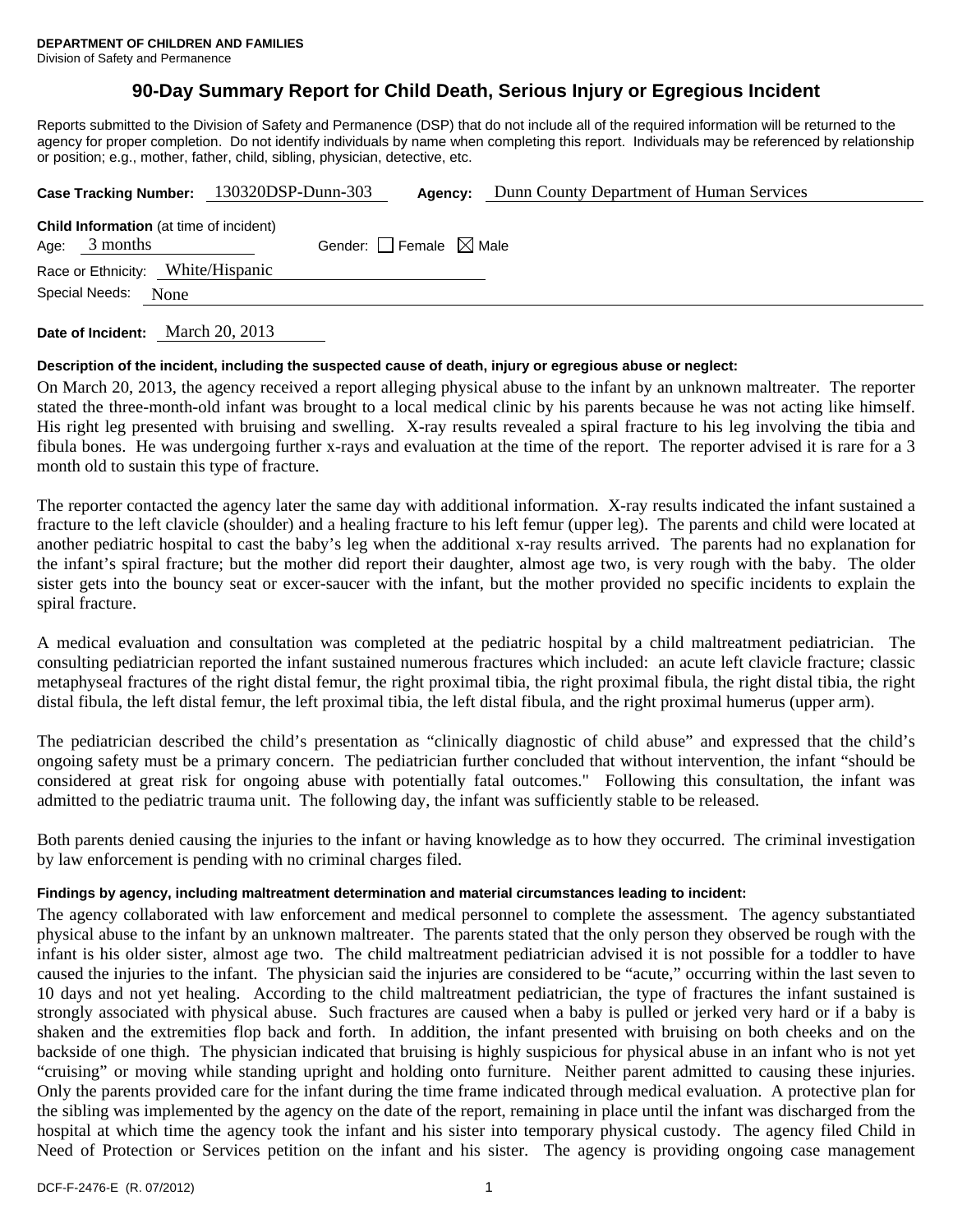services.

No Criminal investigation pending or completed?

 $\boxtimes$  No Criminal charges filed? If yes, against whom?

**Child's residence at the time of incident:**  $\boxtimes$  In-home  $\Box$  Out-of-home care placement

Complete the appropriate following section (A. or B. based on the child's residence at the time of the incident).

## **A. Children residing at home at the time of the incident:**

**Description of the child's family** (includes household members, noncustodial parent and other children that have visitation with the child and / or in the child's family home):

At the time of the incident, the infant resided with his mother, his father, and his two-year-old sister.

**Yes**  $\boxtimes$  **No** Statement of Services: Were services under ch. 48 or ch. 938 being provided to the child, any member of the child's family or alleged maltreater at the time of the incident, including any referrals received by the agency or reports being investigated at time of incident?

**If "Yes", briefly describe the type of services, date(s) of last contact between agency and recipient(s) of those services, and the person(s) receiving those services:** 

N/A

**Summary of all involvement in services as adults under ch. 48 or ch. 938 by child's parents or alleged maltreater in the previous five years:** (Does not include the current incident.) N/A

**Summary of actions taken by the agency under ch. 48, including any investigation of a report or referrals to services involving the child, any member of the child's family living in this household and the child's parents and alleged maltreater.** (Does not include the current incident.)

(Note: Screened out reports listed in this section may include only the date of the report, screening decision, and if a referral to services occurred at Access. Reports that do not constitute a reasonable suspicion of maltreatment or a reason to believe that the child is threatened with harm are not required to be screened in for an initial assessment, and no further action is required by the agency.) N/A

**Summary of any investigation involving the child, any member of the child's family and alleged maltreater conducted under ch. 48 or ch. 938 and any services provided to the child and child's family since the date of the incident:** 

The agency collaborated with law enforcement and medical personnel to complete the assessment. The agency substantiated physical abuse to the infant by an unknown maltreater. A protective plan was implemented by the agency on the date of the report to arrange for the infant's older sister to stay with a relative while the child was in the hospital. This plan remained in place until the infant was discharged from the hospital two days later at which time the agency took the infant and his sister into temporary physical custody. The agency filed Child in Need of Protection or Services petitions in Juvenile court on both the infant and his sister. The infant has been referred to Birth to Three early intervention services. The parents have been referred for psychological evaluations and counseling. The parents are able to have regular contact with the infant and his sister that is supervised by relatives approved by the agency. The agency is providing ongoing case management services to the family.

## **B. Children residing in out-of-home (OHC) placement at time of incident:**

**Description of the OHC placement and basis for decision to place child there:** N/A

### **Description of all other persons residing in the OHC placement home:** N/A

**Licensing history:** Including type of license, duration of license, summary of any violations by licensee or an employee of licensee that constitutes a substantial failure to protect and promote the welfare of the child. N/A

## **Summary of any actions taken by agency in response to the incident:** (Check all that apply.)

- 
- Protective plan implemented  $R$  Referral to services

 $\boxtimes$  $\boxtimes$ 

- Initial assessment conducted **Transportation assistance** Transportation assistance
- Screening of Access report Attempted or successful reunification
	-
	-